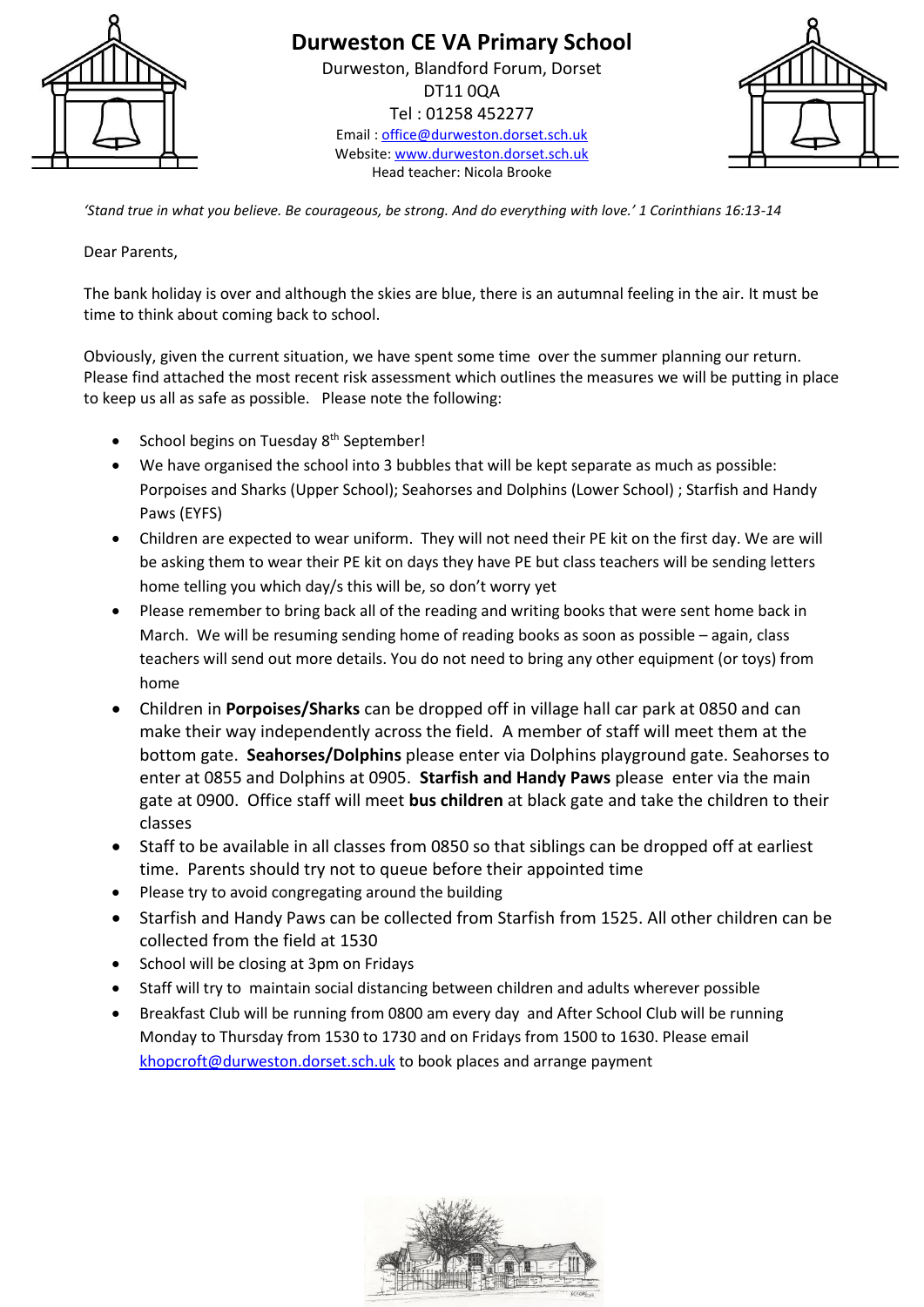

*'Stand true in what you believe. Be courageous, be strong. And do everything with love.' 1 Corinthians 16:13-14*